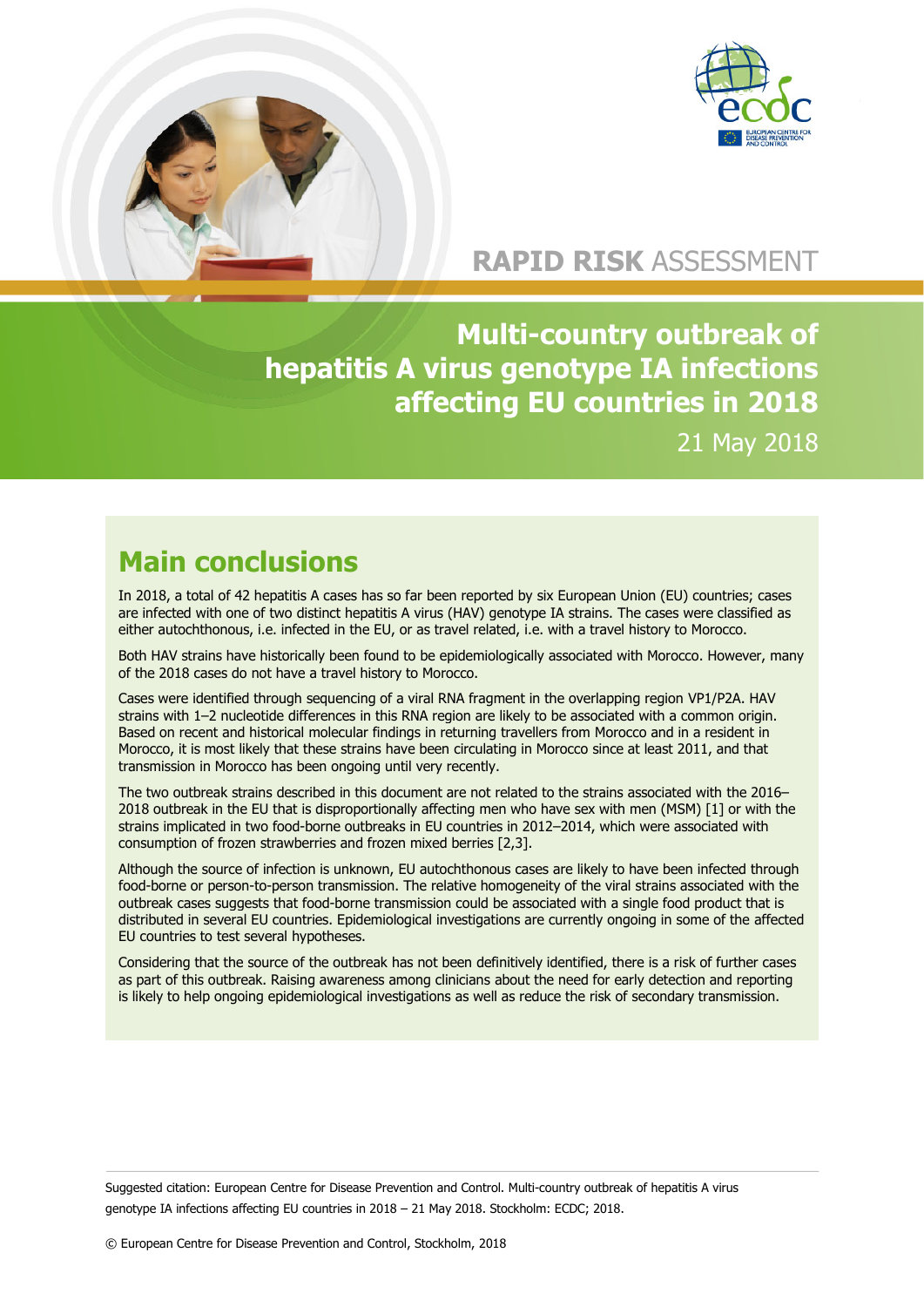## **Options for response**

The World Health Organization (WHO) and most EU/European Economic Area (EEA) countries have been recommending hepatitis A vaccination to travellers to endemic countries for several years [4,5].

EU countries currently reporting autochthonous confirmed cases should consider interviewing such cases, not only about food exposures, but also about contacts to travellers to Morocco during the incubation period.

ECDC and the EU countries in the international outbreak investigation team will continue their joint investigation to confirm or refute the food-borne outbreak hypothesis. If the outbreak is indeed food-borne, the outbreak investigation team will attempt to identify the vehicles of infection. Multi-country descriptive and analytical epidemiological studies should ideally include a larger number of patients and thus increase the chance of obtaining conclusive results.

ECDC encourages EU/EEA public health authorities to continue sharing information on the epidemiological and microbiological investigations in the Epidemic Intelligence Information System for Food- and Waterborne Diseases and Zoonoses (EPIS-FWD).

Relevant public health information should be notified through the Early Warning and Response System (EWRS), as per Article 9 of Decision 1082/2013/EU on serious cross-border threats to health.

## **Source and date of request**

ECDC internal decision, 4 May 2018.

## **Public health issue**

After the EPIS FWD notification of a cluster of hepatitis A cases infected with two distinct strains in several EU/EEA countries, this risk assessment presents the early findings of this multi-country hepatitis A outbreak and sets out initial options for response.

## **Consulted experts**

ECDC experts (in alphabetical order): Sergio Brusin, Dragoslav Domanovic, Katrin Leitmeyer, Taina Niskanen, Emmanuel Robesyn, Ettore Severi, Johanna Takkinen, Therese Westrell.

External experts (in alphabetical order of countries):

- Denmark: Sofie Midgley, Luise Müller, Sofie Gillesberg Raiser and Lasse Dam Rasmussen (Statens Serum Institut – SSI)
- France: Julie Figoni (Santé publique France)
- Germany: Kai Michaelis, Mirko Faber (Robert Koch Institute RKI)
- Netherlands: Ingrid Friesema, Harry Vennema (National Institute for Public Health and the Environment RIVM)
- Spain: Carmen Varela Martínez, Ana Maria Avellon Calvo (Instituto de Salud Carlos III)
- United Kingdom: Siew Lin Ngui (Public Health England PHE).

## **Disease background information**

Background information about hepatitis A can be found in disease fact sheets from ECDC, WHO and CDC [6-8].

In 2012–2016, 30 EU/EEA countries reported between 12 500 and 14 100 confirmed cases of hepatitis A annually (source: The European Surveillance System (TESSy)). In 2012–2016, Romania accounted for 35% of all cases in the EU/EEA; Bulgaria reported 15% of all cases. Cases were reported in all age groups, with most cases in children aged 5–14 years (36%), followed by 25–44 year-olds (21%). Male cases were more frequent than female cases, particularly in age groups 15–24 and 25–44 years (58%). The majority (89%) of infections were domestically acquired. Twenty-two EU/EEA countries reported the probable country of infection for some or all of their travelassociated cases. The most frequently reported countries of infection in 2012–2016 were Egypt (10%), Morocco (10%) and Turkey (8%). Morocco was among the top three destinations in six countries (Luxembourg, the Netherlands, Poland, Portugal, Slovenia and Spain); these six countries accounted for 71% of all cases reported from Morocco.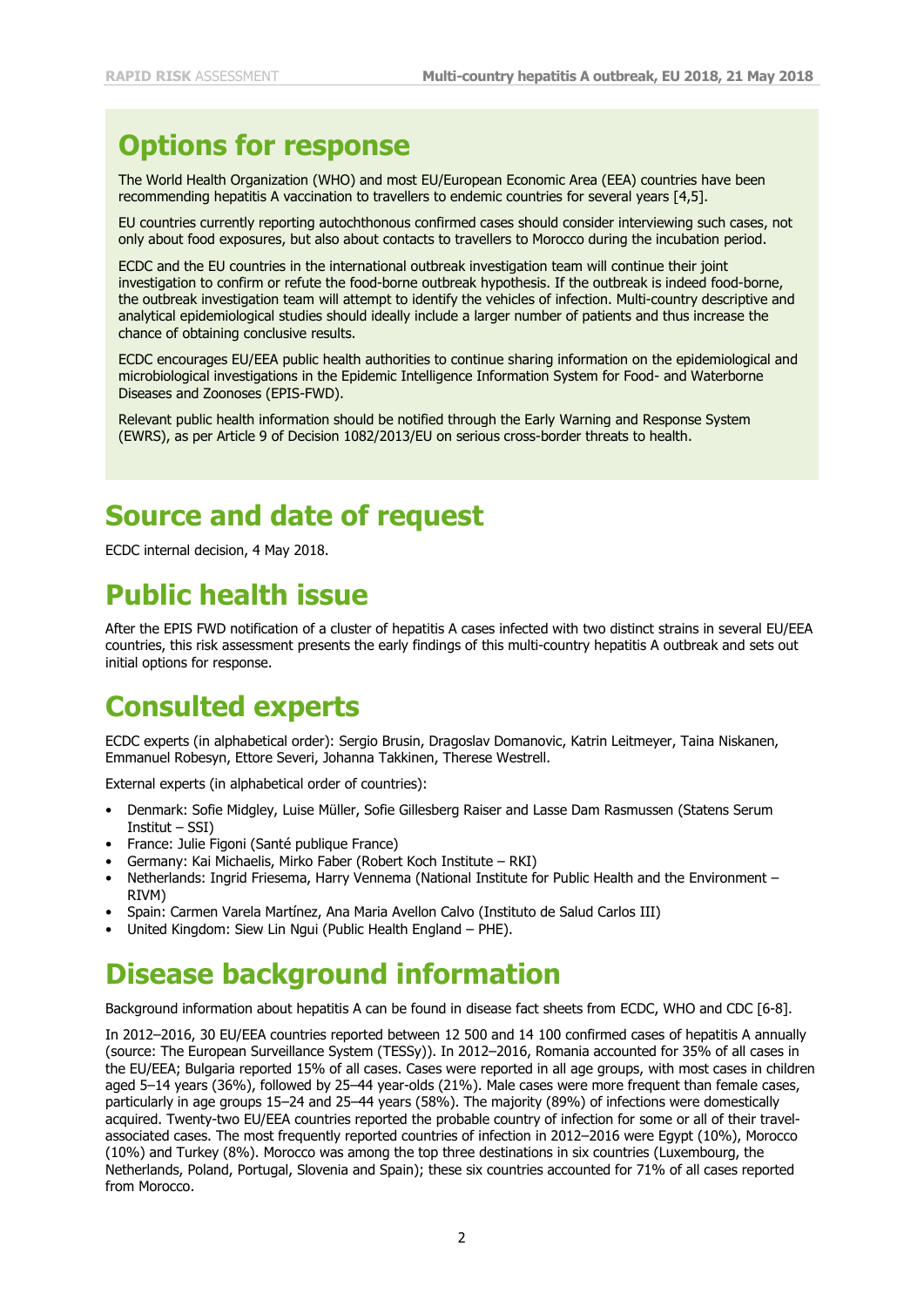The annual submission of hepatitis A notifications to TESSy for the year 2017 is underway. As of 14 May 2018, 12 EU/EEA countries (Belgium, Croatia, Cyprus, the Czech Republic, Estonia, Finland, Iceland, Lithuania, Malta, the Netherlands, Norway and Sweden) have notified 1 873 cases for 2017. Nine countries reported the travel destinations of 232 travel-associated cases. Of these, 23 cases (10%), notified in the Netherlands and Sweden, were reported to have a travel history to Morocco.

## **Event background information**

On 2 May 2018, Denmark launched an urgent inquiry in EPIS FWD about a cluster of hepatitis A virus (HAV) genotype IA infections involving two distinct HAV strains characterised through sequencing. In the following days, other EU Member States reported cases with HAV strains matching those detected in Denmark. ECDC and the affected Member States formed an international outbreak investigation team and drafted the following European outbreak case definition:

## **European outbreak case definition**

- Autochthonous confirmed cases:
	- − An EU/EEA resident with laboratory-confirmed HAV genotype IA and date of symptoms onset (or date of sampling if onset date not available or if the case is asymptomatic) on or after 1 January 2018

and

- without a travel history out of the EU/EEA in the 50 days before symptoms onset and
	- − a sequence with ≥99.4% identity to one of the two HAV genotype IA outbreak strains ('DK2018\_231' or 'DK2018\_26731'), based on an overlapping fragment at the VP1/P2A region
- Travel-related confirmed cases:
	- − An EU/EEA resident with laboratory-confirmed HAV genotype IA and date of symptoms onset (or date of sampling if onset date not available or if the case is asymptomatic) on or after 1 January 2018

and

- − with a travel history out of the EU/EEA in the 50 days before symptoms onset and
- − a sequence with ≥99.4% identity to one of the two HAV genotype IA outbreak strains ('DK2018\_231' or 'DK2018\_267'), based on an overlapping fragment at the VP1/P2A region
- Travel-related possible cases:
	- − An EU/EEA resident with laboratory-confirmed HAV infection and date of symptoms onset (or date of sampling if onset date not available or if the case is asymptomatic) on or after 1 January 2018 and
	- − with a travel history to Morocco in the 50 days before symptoms onset

and

− without sequencing characterisation of the viral RNA.

## **Event description**

### **Epidemiological investigation**

As of 11 May 2018, a multi-country outbreak has been verified in six EU Member States. Case numbers, based on the European outbreak case definition (see above), are as follows: 42 confirmed cases, 50 possible cases (Table 1).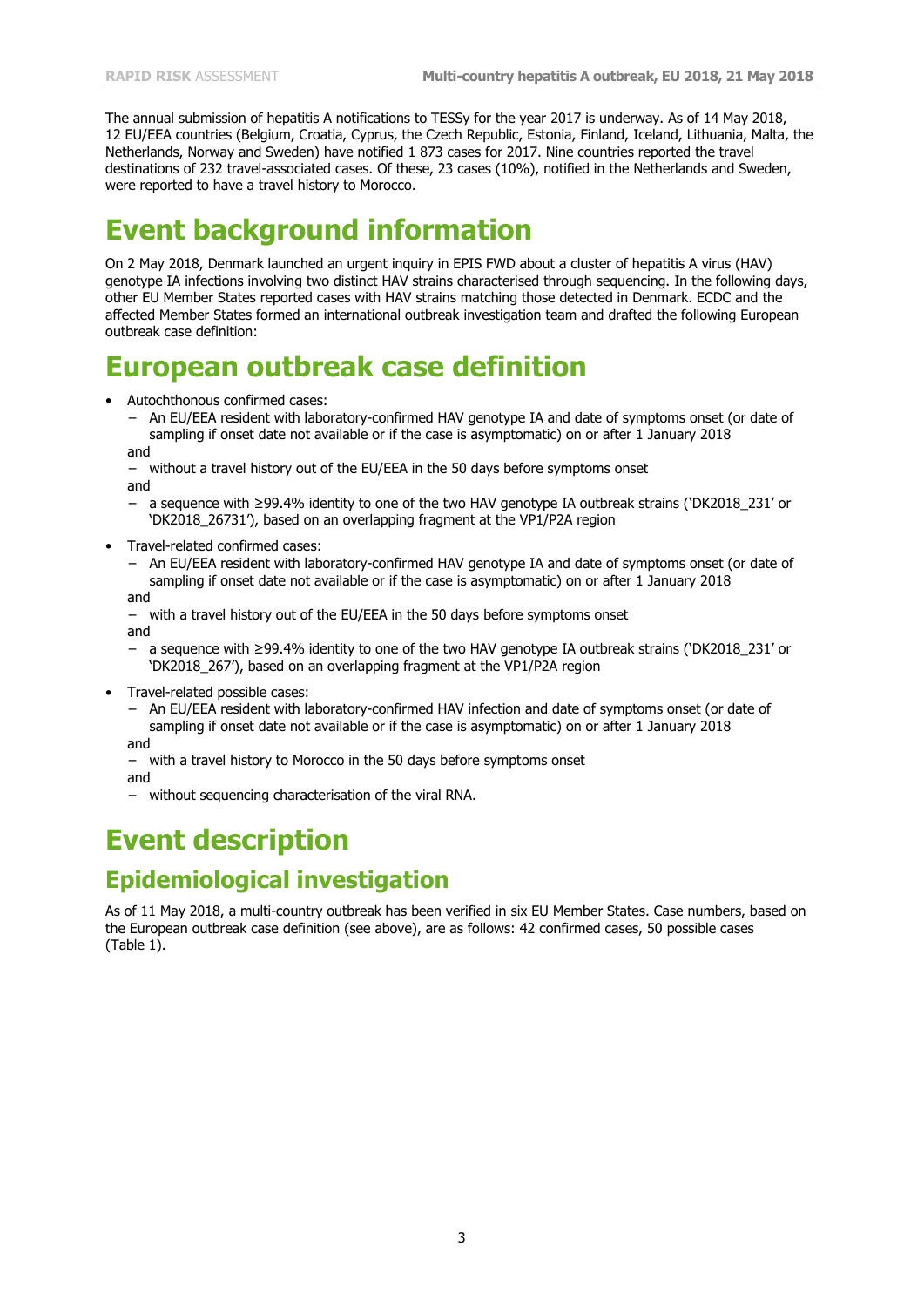#### **Table 1. Distribution of confirmed hepatitis A cases by reporting country, case classification and strain, European Union, 2018 (as of 11 May 2018)**

| <b>Reporting country</b>              | <b>Autochthonous confirmed</b><br>cases |            | <b>Travel-related confirmed</b><br>cases |            | <b>Travel-related</b> | <b>Total</b> |
|---------------------------------------|-----------------------------------------|------------|------------------------------------------|------------|-----------------------|--------------|
|                                       | DK2018_231                              | DK2018 267 | DK2018_231                               | DK2018 267 | possible cases        |              |
| Denmark                               |                                         |            |                                          |            |                       | 9            |
| France                                |                                         |            |                                          |            | 23                    | 24           |
| Germany                               |                                         |            |                                          |            | 18                    | 19           |
| <b>Netherlands</b>                    |                                         |            |                                          |            |                       | 8            |
| Spain                                 |                                         |            |                                          |            |                       | 10           |
| United Kingdom<br>(England and Wales) | 22                                      | 0          |                                          |            |                       | 22           |
| <b>Total</b>                          | 32                                      |            |                                          |            | 50                    | 92           |

The 42 confirmed outbreak cases had a median age of 31 years (interquartile range: 17–48); 19 were females. Information on hospitalisation is available for 19 cases, and 13 of these cases were reported as hospitalised. No deaths have been reported so far. Three cases were reported with a travel history to Morocco during their incubation period. Between weeks 2 and 11 of 2018, the number of outbreak-confirmed cases ranged between one and three cases. Since then, the number of possible and confirmed cases has rapidly increased, with a peak of 11 cases in week 14 of 2018 (Figure 1). Ten of those cases had no travel history.

#### **Figure 1. Distribution of confirmed hepatitis A outbreak cases by strain, travel history and week of reporting, European Union 2018 (n=42; as of 11 May 2018)**



Year and week of reporting\*

\* If week of onset missing: week of sampling or week of receipt in reference laboratory

The 50 possible outbreak cases had a median age of 32 years (interquartile range: 23–49), and 27 were females; information on hospitalisation is available for 46 cases, and 26 of these cases were reported as hospitalised. No deaths have been reported so far. As per the case definition, all cases were reported with a travel history to Morocco. Twenty-eight of the 50 possible cases were reported between weeks 16 and 18 of 2018. Possible cases were reported only by France, Germany and Spain. Possible cases from France and Germany were mostly reported in weeks 16 to 18 of 2018 (Figure 2).

Only Germany reported an increase of hepatitis A cases with a travel history to Morocco in 2018, compared with the number of hepatitis A cases with a travel history to Morocco in the same period of the previous years; the number of such cases in France and Spain was not considered higher than in previous years.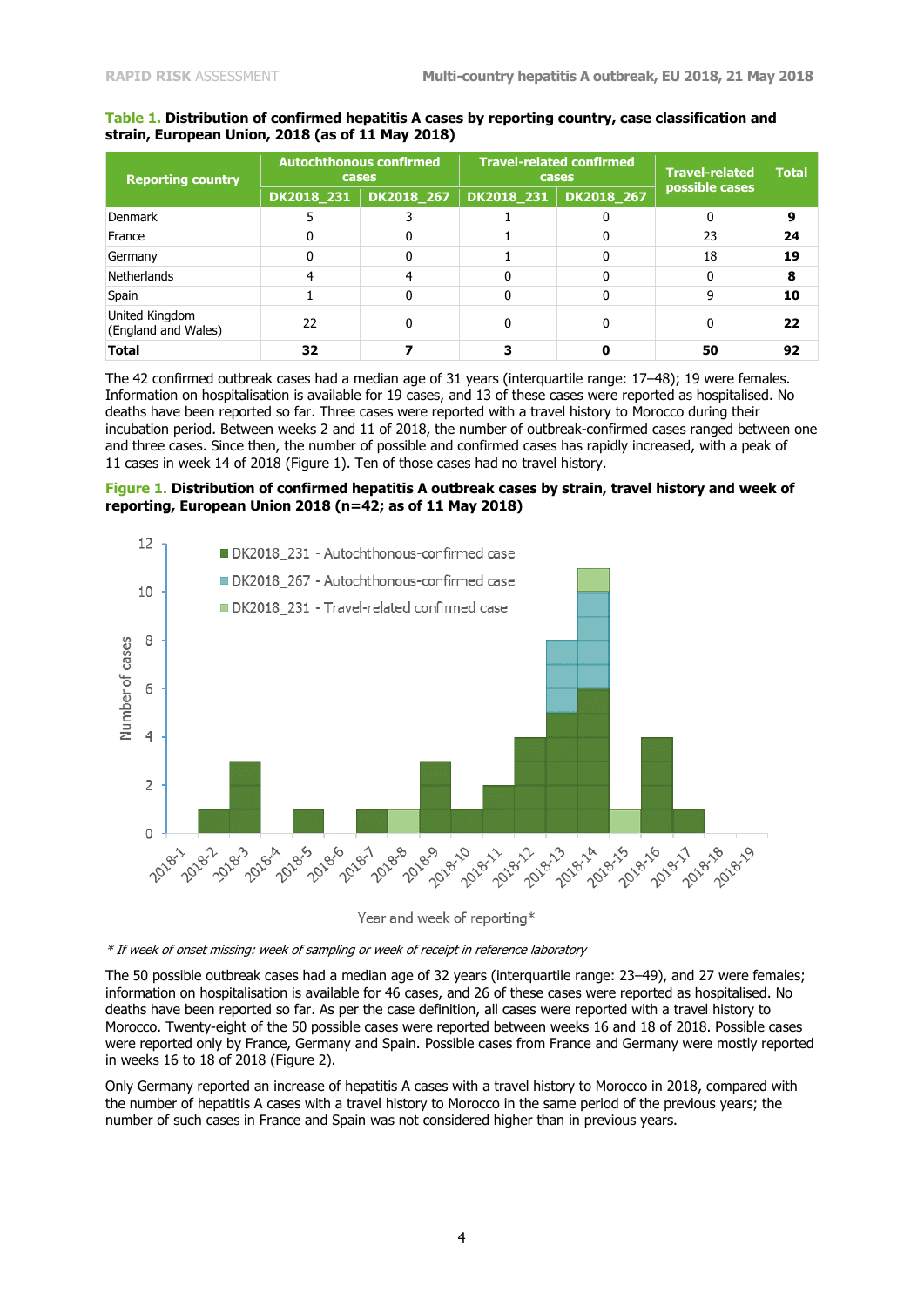#### **Figure 2. Distribution of possible and confirmed hepatitis A outbreak cases by country and week of reporting, European Union 2018 (n=91; as of 11 May 2018)**



<sup>\*</sup> If week of onset missing: week of sampling or week of receipt in reference laboratory

Note: Case numbers do not reflect one additional possible case reported in 2018

### **Microbiological investigation**

The sequences of the viral RNA fragment in the VP1/P2A region of the two strains 'DK2018\_267' and 'DK2018\_231' are available in the Annex. For 'DK2018\_267'. Denmark also released a fragment of the VP1 region. The VP1/P2A junction is known to be one of the most variable regions of the HAV genome and therefore allows good resolution when comparing sequences. Comparing the overlapping fragment at the VP1/P2A junction, the two HAV strains have about 97% identity, which makes the two HAV strains distinct. Both strains were recently identified in Morocco. These strains had also been identified in the past in different EU countries, mostly in returning travellers from Morocco.

The 'DK2018\_231' strain, or its close variants (up to two nucleotides of difference), was identified in 35 confirmed cases (Table 1), three of which were those reported with travel history to Morocco; one of the cases fell ill during the stay in Marrakech. These three cases were infected with a strain with 100% identity to the Danish representative strain.

The 'DK2018\_267' strain was identified in seven confirmed autochthonous cases from Denmark and the Netherlands, all identified in week 13 and 14 of 2018.

In addition, France reported a female patient resident in Morocco (Casablanca) infected with a strain closely related to 'DK2018\_267'. In accordance with the European outbreak case definition, this patient was not counted as an outbreak case because she is not an EU/EEA resident.

Through EPIS, Italy, the Netherlands, Sweden and the United Kingdom reported historical cases with the two outbreak strains or their close variants. At least 20 such cases were detected between 2011 and 2017, mostly in patients with a travel history to Morocco.

The United Kingdom also reported other strains identified in 2018 that are closely related to the 'DK2018\_231' strain, but not within the variability allowed by the case definition, mostly in cases without a travel history.

### **ECDC threat assessment for the EU**

In 2018, six EU countries have so far reported 42 hepatitis A cases, each infected with one of two distinct hepatitis A virus strains. The majority of these cases (39) were infected in the EU, while three cases had a travel history to Morocco.

The two outbreak strains are most likely originating from Morocco: these two strains have been detected on several occasions in residents and European travellers returning from Morocco since 2011.

Morocco is classified as a country with intermediate hepatitis A endemicity [9,10]. Areas at intermediate endemicity are characteristically affected by recurrent, large hepatitis A outbreaks. As of 11 May 2018, no information is available about the current hepatitis A transmission situation in Morocco. Based on the available information, it is not possible to say whether Morocco is currently experiencing hepatitis A outbreaks or increased transmission. The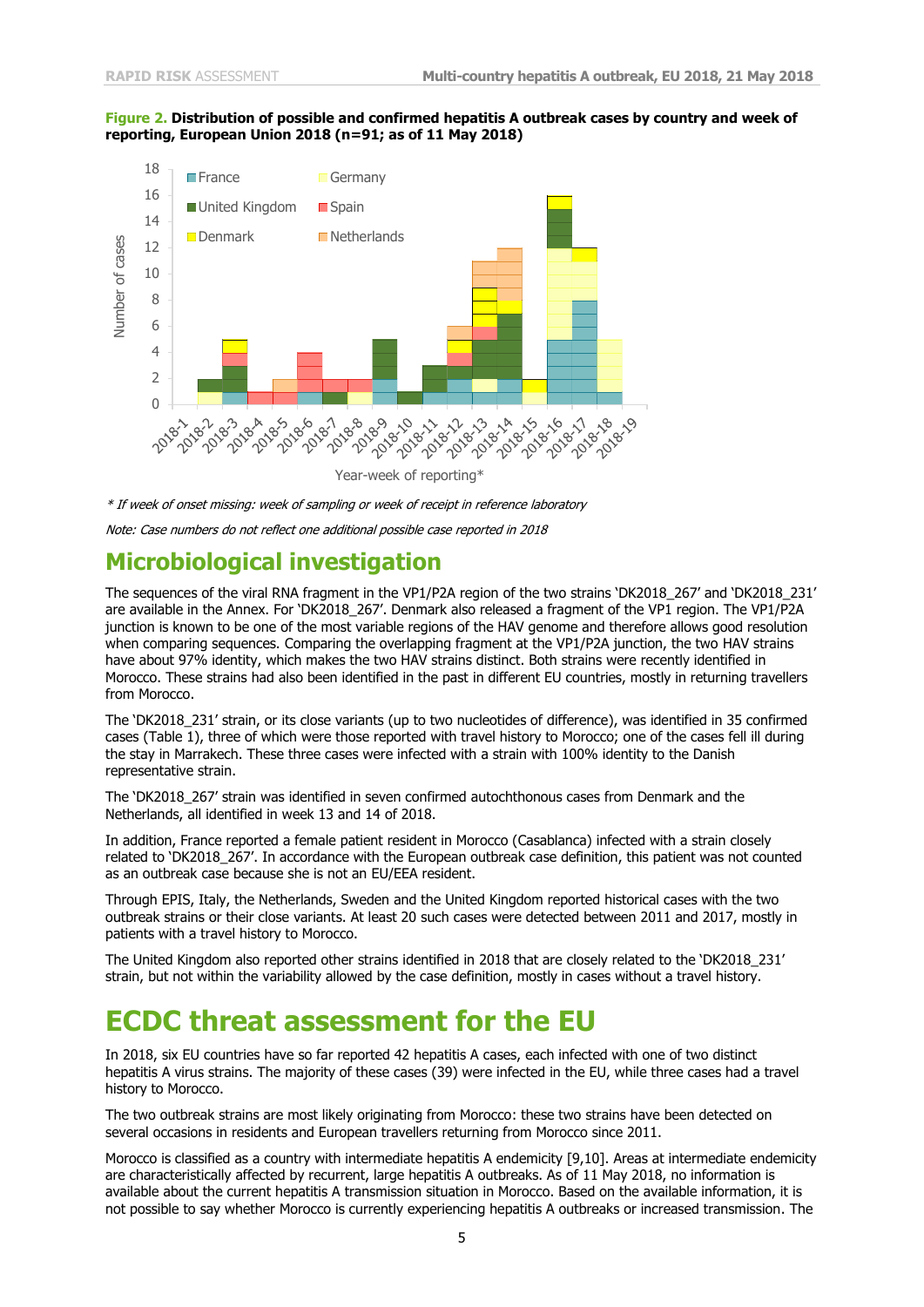outbreak strains have been widely circulating in the past years and, at least for France and the Netherlands, Morocco traditionally accounts for a large proportion of travel-related cases [11].

The affected EU countries have very low hepatitis A endemicity and a large part of their population is susceptible to HAV infection [5]. HAV transmission through food-borne outbreaks has often been reported in the EU, in some instances involving large and prolonged outbreaks. The most recent multi-country food-borne outbreaks, reported in 2013 and 2014, were associated with consumption of frozen berries [2,3]. Fresh strawberries were also implicated in an outbreak affecting EU/EEA travellers to Egypt in 2012–2013 [12]. The current outbreak strains are distinct from the strains implicated in these previous food-borne outbreaks.

In low and very low endemicity settings, HAV transmission has also been documented as occurring through returning travellers (via person-to-person transmission, food handling or through substances of human origin (SOHO)), particularly in those travellers that had visited family and friends in countries at intermediate or high endemicity, or through recently adopted children, with child care facilities playing an important role in spreading the infection following both kind of importation events [13,14].

A very large outbreak of hepatitis A disproportionally affecting men who have sex with men (MSM) has been ongoing in the EU/EEA since 2016, reflecting the fact that transmission during sexual practices is also common in MSM [1].

Because autochthonous cases with (nearly) identical strains are found in different EU countries, it is possible that these cases were exposed to the same vehicle of infection distributed in different EU countries. The distribution of the two outbreak strains in time and place may also reflect the fact that cases were actually part of two different events: cases infected with 'DK2018\_231' were reported in most affected EU countries between January and April 2018, while those infected with 'DK2018\_267' were reported only in Denmark and in the Netherlands with symptom onsets in weeks 13 and 14–2018 while those infected with 'DK2018\_267' were reported only in Denmark and in the Netherlands with symptom onsets in weeks 13 and 14–2018.

The distribution of confirmed and possible cases initially followed a common pattern: reported weekly case numbers were low until week 12–2018. In weeks 13 and 14, the number of confirmed outbreak cases peaked. Possible outbreak cases infected in Morocco, however, peaked in weeks 16 and 17. It is therefore possible that additional cases, both confirmed and possible, will be reported in the coming weeks.

In addition, some of the confirmed cases may be directly or indirectly linked with travel to Morocco. In this case, secondary transmission in the EU could have occurred from primary cases, either through food handling or through direct person-to-person transmission (including via SoHO, e.g. blood transfusion or tissue/organ donation or sex). Such secondary cases should be excluded from studies which test the hypothesis of an ongoing multi-country foodborne HAV outbreak.

So far, no severe complications in outbreak cases have been reported to ECDC. Hepatitis A is often asymptomatic in children, but the severity of the symptomatic infection increases with age. Elderly people, pregnant women and people with suppressed immune systems are at risk of severe disease, hospitalisation, hepatic coma, and death [15].

## **Disclaimer**

ECDC issues this risk assessment document based on an internal decision and in accordance with Article 10 of Decision No 1082/13/EC and Article 7(1) of Regulation (EC) No 851/2004 establishing a European centre for disease prevention and control (ECDC). In the framework of ECDC's mandate, the specific purpose of an ECDC risk assessment is to present different options on a certain matter with their respective advantages and disadvantages. The responsibility on the choice of which option to pursue and which actions to take, including the adoption of mandatory rules or guidelines, lies exclusively with the EU/EEA Member States. In its activities, ECDC strives to ensure its independence, high scientific quality, transparency and efficiency.

This report was written with the coordination and assistance of an Internal Response Team at the European Centre for Disease Prevention and Control. All data published in this risk assessment are correct to the best of our knowledge at the time of publication. Maps and figures published do not represent a statement on the part of ECDC or its partners on the legal or border status of the countries and territories shown.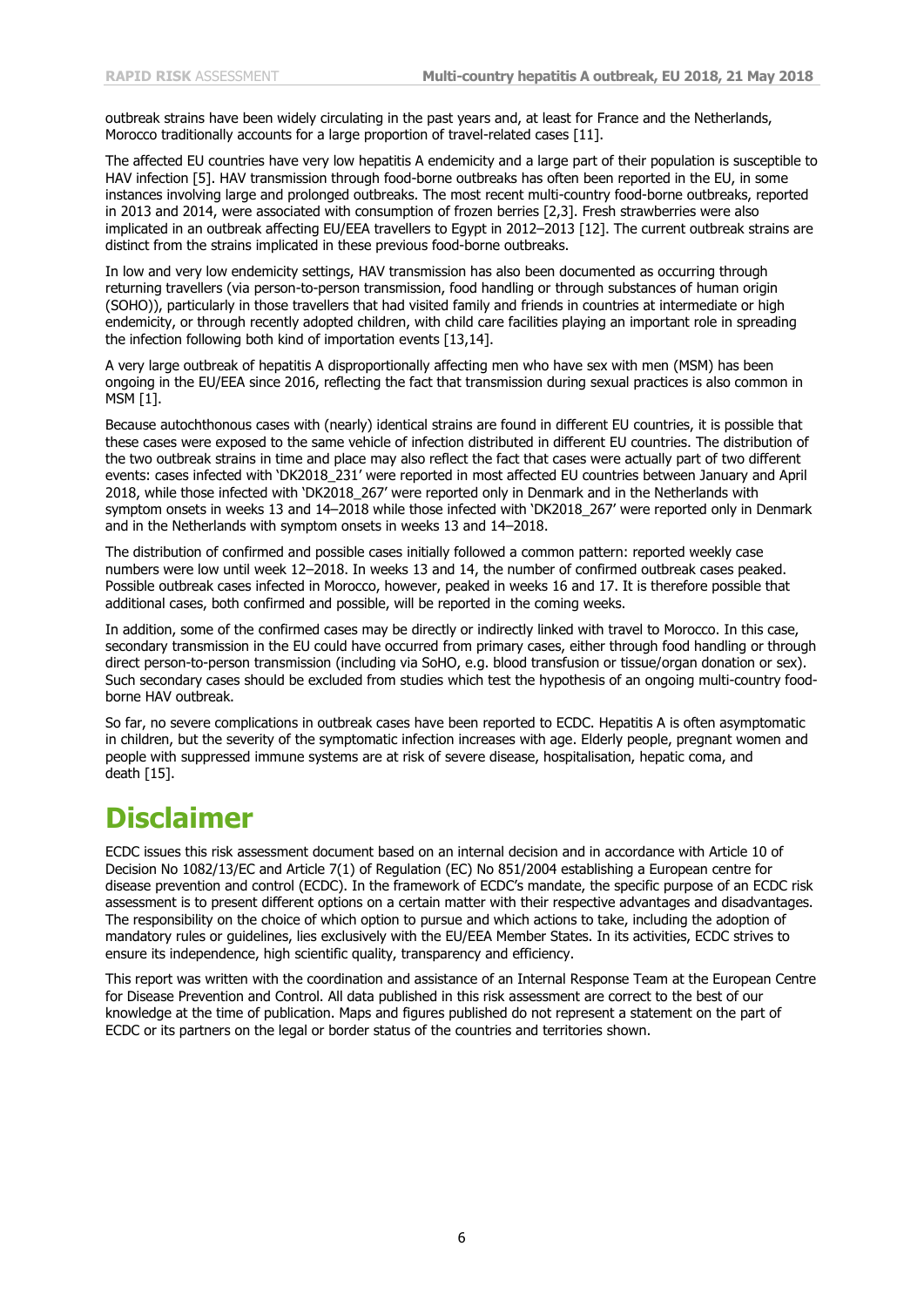## **References**

- European Centre for Disease Prevention and Control. Epidemiological update: hepatitis A outbreak in the EU/EEA mostly affecting men who have sex with men, 23 Mar 2018. Stockolm: ECDC; 2018. Available from: [https://ecdc.europa.eu/en/news-events/epidemiological-update-hepatitis-outbreak-eueea-mostly-affecting](https://ecdc.europa.eu/en/news-events/epidemiological-update-hepatitis-outbreak-eueea-mostly-affecting-men-who-have-sex-men-1)[men-who-have-sex-men-1.](https://ecdc.europa.eu/en/news-events/epidemiological-update-hepatitis-outbreak-eueea-mostly-affecting-men-who-have-sex-men-1)
- 2. Nordic Outbreak Investigation Team C. Joint analysis by the Nordic countries of a hepatitis A outbreak, October 2012 to June 2013: frozen strawberries suspected. Euro Surveill. 2013 Jul 4;18(27).
- 3. Severi E, Verhoef L, Thornton L, Guzman-Herrador BR, Faber M, Sundqvist L, et al. Large and prolonged food-borne multistate hepatitis A outbreak in Europe associated with consumption of frozen berries, 2013 to 2014. Euro Surveill. 2015 Jul 23;20(29):21192.
- 4. WHO position paper on hepatitis A vaccines June 2012. Releve epidemiologique hebdomadaire. 2012 Jul 13;87(28/29):261-76.
- 5. Carrillo-Santisteve P, Tavoschi L, Severi E, Bonfigli S, Edelstein M, Bystrom E, et al. Seroprevalence and susceptibility to hepatitis A in the European Union and European Economic Area: a systematic review. The Lancet Infectious diseases. 2017 Oct;17(10):e306-e19.
- 6. Centers for Disease Control and Prevention. Viral hepatitis hepatitis A information [internet]. Atlanta: CDC; 2017. Available from: [https://www.cdc.gov/hepatitis/hav/index.htm.](https://www.cdc.gov/hepatitis/hav/index.htm)
- 7. European Centre for Disease Prevention and Control. Factsheet about hepatitis A [internet]. Stockholm: ECDC; 2017. Available from: [https://ecdc.europa.eu/en/hepatitis-A/facts.](https://ecdc.europa.eu/en/hepatitis-A/facts)
- 8. World Health Organization. Hepatitis A [internet]. Geneva: WHO; 2017. Available from: [http://www.who.int/en/news-room/fact-sheets/detail/hepatitis-a.](http://www.who.int/en/news-room/fact-sheets/detail/hepatitis-a)
- 9. Koroglu M, Jacobsen KH, Demiray T, Ozbek A, Erkorkmaz U, Altindis M. Socioeconomic indicators are strong predictors of hepatitis A seroprevalence rates in the Middle East and North Africa. Journal of infection and public health. 2017 Sep - Oct;10(5):513-7.
- 10. Jacobsen KH, Wiersma ST. Hepatitis A virus seroprevalence by age and world region, 1990 and 2005. Vaccine. 2010 Sep 24;28(41):6653-7.
- 11. Sane J, de Sousa R, van Pelt W, Petrignani M, Verhoef L, Koopmans M. Risk of hepatitis A decreased among Dutch travelers to endemic regions in 2003 to 2011. J Travel Med. 2015 May-Jun;22(3):208-11.
- 12. Sane J, MacDonald E, Vold L, Gossner C, Severi E. Multistate food-borne hepatitis A outbreak among European tourists returning from Egypt – need for reinforced vaccination recommendations, November 2012 to April 2013. Euro Surveill. 2015 Jan 29;20(4).
- 13. Abdulla RY, Rice MA, Donauer S, Hicks KR, Poore D, Staat MA. Hepatitis A in internationally adopted children: screening for acute and previous infections. Pediatrics. 2010 Nov;126(5):e1039-44.
- 14. Kumbang J, Ejide S, Tedder RS, Ngui SL. Outbreak of hepatitis A in an extended family after importation by non-immune travellers. Epidemiology and infection. 2012 Oct;140(10):1813-20.
- 15. Koff RS. Hepatitis A. Lancet. 1998 May 30;351(9116):1643-9.